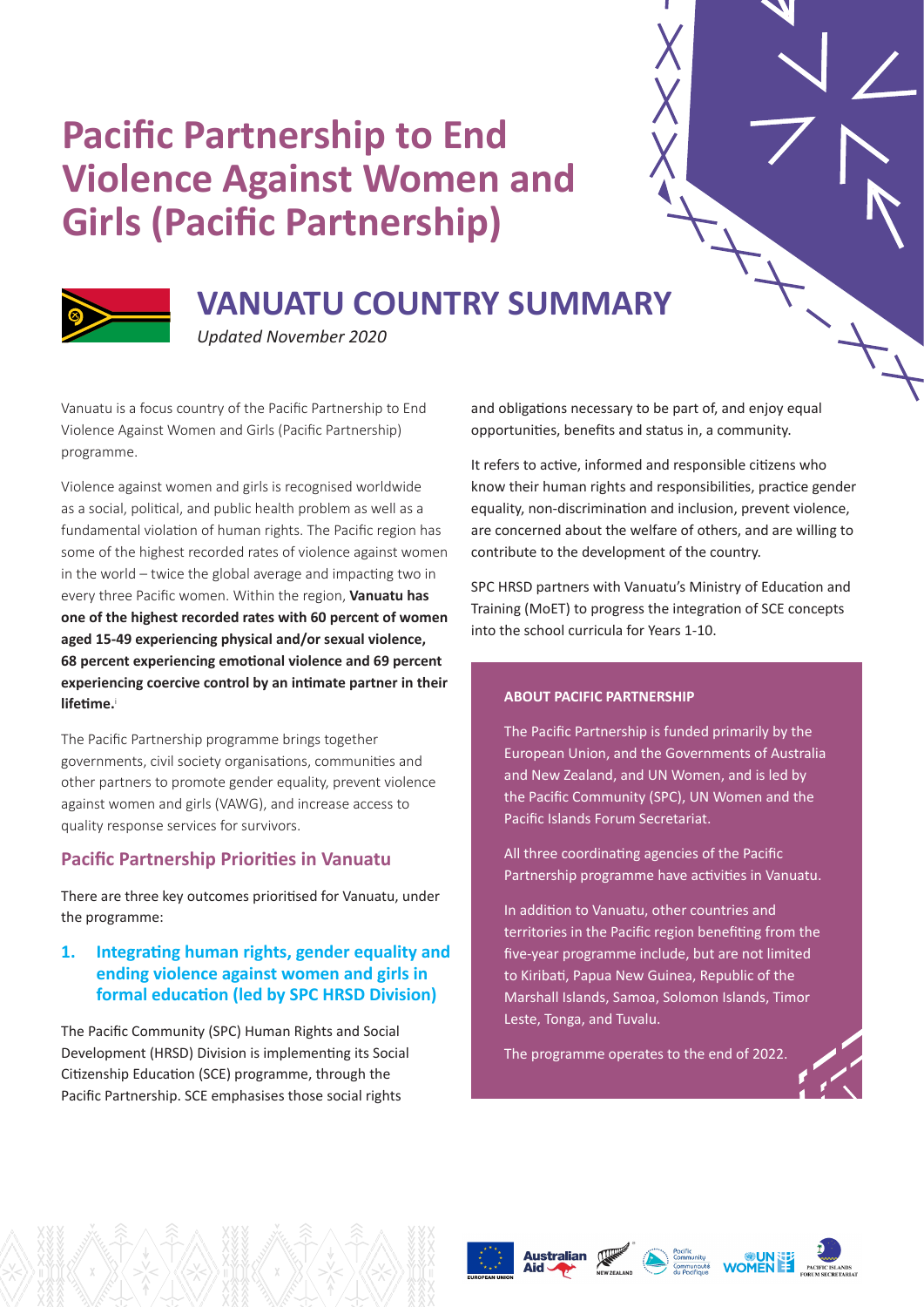

# **2020-2021 initiatives supported by SPC HRSD include:**

# **Supporting development of learning resources and training roll-out**

- Supporting the Ministry of Education and Training in the development and production of teaching and learning resources on SCE:
	- » Publishing of Teachers' Guides on SCE for Years 1-10;
	- » Publishing of children's story books written by Ni-Vanuatu writers for Ni-Vanuatu children.
- Supporting the Ministry of Education and Training in the development and rollout of in-service training to teachers, education officials and school leaders that aims to:
	- » Relate customary and traditional rights and responsibilities to internationally recognised human rights, including the rights of the child, teacher and student expectations and behaviour in the classroom;
	- » Assist schools to apply knowledge of social inclusion to address bullying, stereotypes and disruptive behaviour in order to adapt curriculum and develop learning and teaching strategies;
	- » Assist teachers to teach in a way that promotes equitable outcomes for all students.

#### **Supporting review and development of inclusive policies**

- Supporting the Ministry of Education and Training to review and further develop school-specific policies, and implementation plans:
	- » on social inclusion, school governance, antidiscrimination, sexual harassment, VAWG and positive discipline;

This approach aims to ensure synergy between changes to the curricula and teaching-learning resources, and the broader policies and programmes of the Ministry

# **Strengthening evidence to prevent violence against women and girls**

• Baseline information will be collected from schools and school communities in late 2021 to build SPC's understanding of people's knowledge, attitudes and practices in relation to human rights, gender equality and ending violence against women.

# **2. Transforming harmful social norms to prevent violence against women and girls (led by UN Women)**

Increasing evidence demonstrates that VAWG is preventable, and preventable within years, not lifetimes, through appropriate and comprehensive prevention work. Stopping violence before it starts is vital as response services alone cannot address a complex social problem of this size and scope. This is best achieved by addressing the root causes of violence, using a whole-of-population level approach.

Through Pacific Partnership, UN Women's EVAWG programme is implementing a prevention approach in Vanuatu that focused on working in partnership with powerful channels of influence in Vanuatu such as faith and male advocates and will also work across individual, community and societal levels; in conjunction with policy and advocacy through Government, in partnership with civil society.

## **2020-2021 prevention initiatives supported by UN Women include:**

# **Using a whole-of-government and community approach to prevent violence against women and girls**

• Provide technical support to the Department of Women Affairs to strengthen a multi-sectoral approach to ending violence against women and girls work through support to develop the National Ending Violence Against Women Taskforce; Ending Violence Against Women Framework and Action Plan; Gender Based Violence in Emergencies Sub-Cluster; and implementation of the National Gender Equality Policy.

#### **Supporting women's crisis centres and NGOs**

- **• Support to the Vanuatu Women's Centre:**
	- » **To provide awareness and prevention though mobile counselling in Penama Province** to raise awareness of harmful gender norms, the law and behaviour change through community-based activities and ensure women and girls are aware of their rights and services available.
	- » **Implement an individual behaviour change programme,** the Male Advocacy Programme, to transform men's attitudes and behaviours around power, gender and violence. The Male Advocacy Programme takes men in influential and leadership positions through four intensive training and assessment stages aimed at transforming their beliefs and attitudes around violence against women and girls, enabling them to become





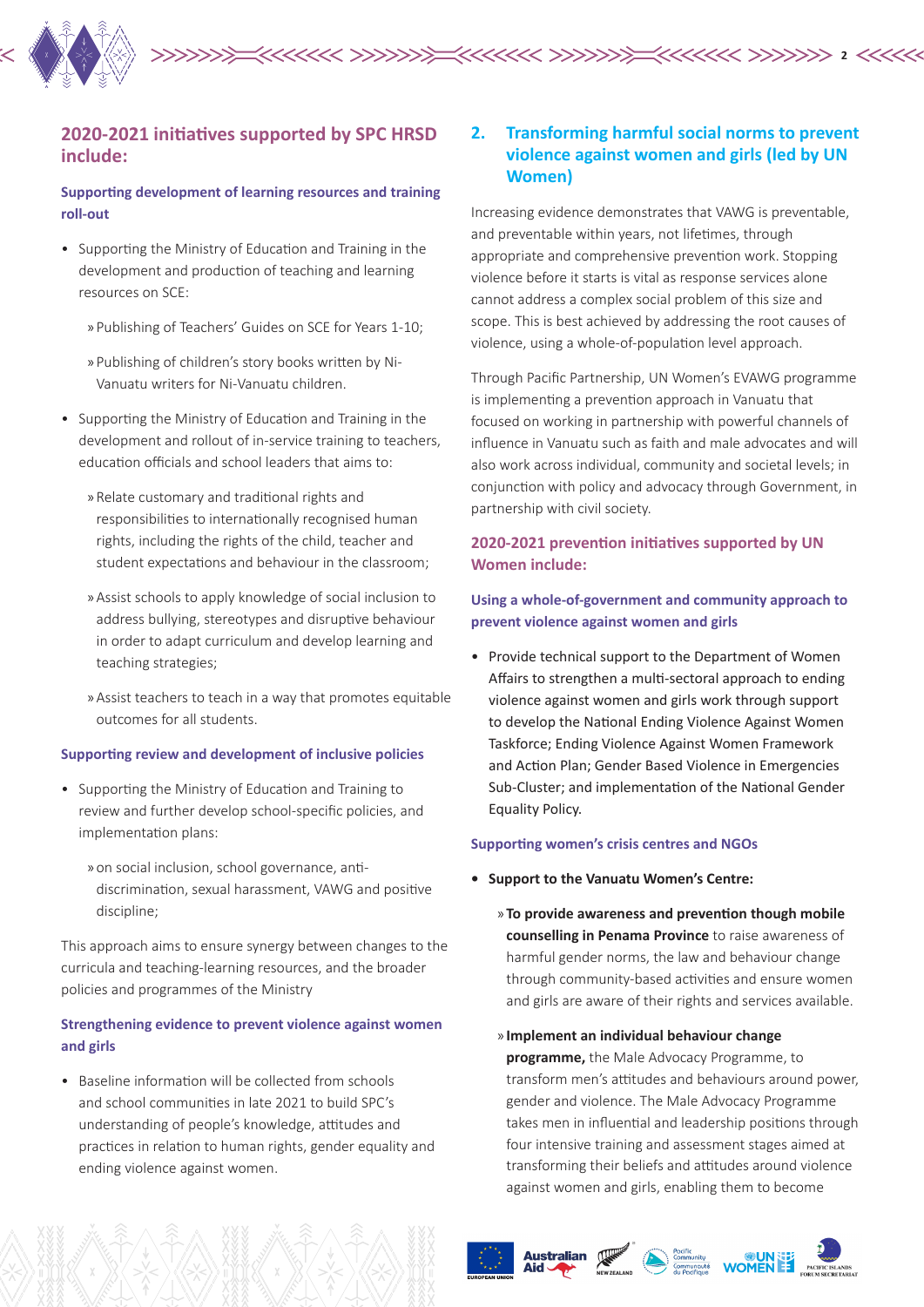

advocates for ending violence against women and girls in their communities. Men who are identified for this programme include those in traditional and formal roles of power, such as chiefs, police, community leaders, faith-based leaders and others.

» **Enhance its digital presence,** to increase nation-wide access to information about services and implement a communications campaign aimed at shifting social norms and individual beliefs and attitudes around VAWG.

# **Using a whole-of-community, national and regional approach to prevent violence against women and girls through faith**

- **• Support the development and rollout of a regional multifaith awareness campaign to end VAWG such** as the One Voice Break the Silence Sunday Campaign, run in Fiji and Tonga. This activity will focus on the development and roll out of the regional One Voice multi-faith campaign to end violence against women and girls. The Vanuatu Christian Council (VCC) will take the lead in Vanuatu with support from the regional Pacific Conference of Churches (PCC), of which VCC is a member.
- **• In partnership with the Vanuatu Christian Council and linked to the Pacific Conference of Churches,** work to develop the Gender Report Card and Safe Church Policies (that is, zero tolerance of violence), and Code of Conduct for VCC member churches.
- **• Strengthen the capacity of Vanuatu Christian Council and member Church Institutions** on gender equality and ending violence women and girls. The focus will be on strengthening the knowledge, skills and capacity of faith leaders and members of the faith community to take action on preventing violence against women and girls at both national and grassroots levels built on rights based and faith informed ideologies, norms, values and practice. A range of training and capacity building opportunities will be made available to the members of VCC. This includes introductory awareness training and dissemination strategies regarding human rights, violence against women and girls and gender equality.

## **Strengthening evidence to prevent violence against women and girls**

**• Conduct national research to build the evidence-base on what works to prevent violence against women and girls.** Technical support and funding will be provided to VWC to

support research, evidence generation and documentation across four key areas: (1) documenting qualitative and quantitative data on the experiences of violence of girls under 18 and women between the ages of 18-29, and the effectiveness of outreach and prevention strategies (2) documenting the history of VWC and its journey since it was founded in 1992, including key achievements and lessons learned from VWC's efforts to end violence against women and girls; (3) conducting a qualitative, evaluative, research study to explore the prevention impacts of VWC's work and its integrated approach; and (4) conducting qualitative research on custom, violence against women and girls and bride price.

**3**

# **Improving access to quality, essential services for survivors of gender-based violence (led by UN Women)**

The programme advances international best practice, adapted to the Pacific context, to strengthen quality and access to essential services for survivors of gender-based violence. Under this area of work, UN Women provides technical support and funding to improve the overall governance and coordination of essential services (justice, social services, health, police) and technical and financial support to improve social services. This involves work with local front-line service providers to strengthen access to, and quality of social services for survivors, including but not limited to: strengthening disability inclusive services; adapting services to meet the needs of diverse women and girls; improving gender-based violence counselling and safehouse responses; and supporting innovative models to increase access for women and girls in remote and hard to reach locations.

#### **2020-2021 initiatives supported by UN Women include:**

**Supporting national coordination and service delivery mechanisms in development and humanitarian emergencies**

- In partnership with the Department of Women's Affairs, **develop and test national multi-service delivery protocols (justice, social services, health, police), standards and referrals pathways for responding to cases of genderbased violence** and related piloting and training with key frontline service providers.
- **• Provide targeted support to Vanuatu Women's Centre to ensure that women and children in Penama Province have access to critical, lifesaving crisis response services**  including counselling, survivor support (including legal support), case management for clients, referral and data collection and management, through the Penama





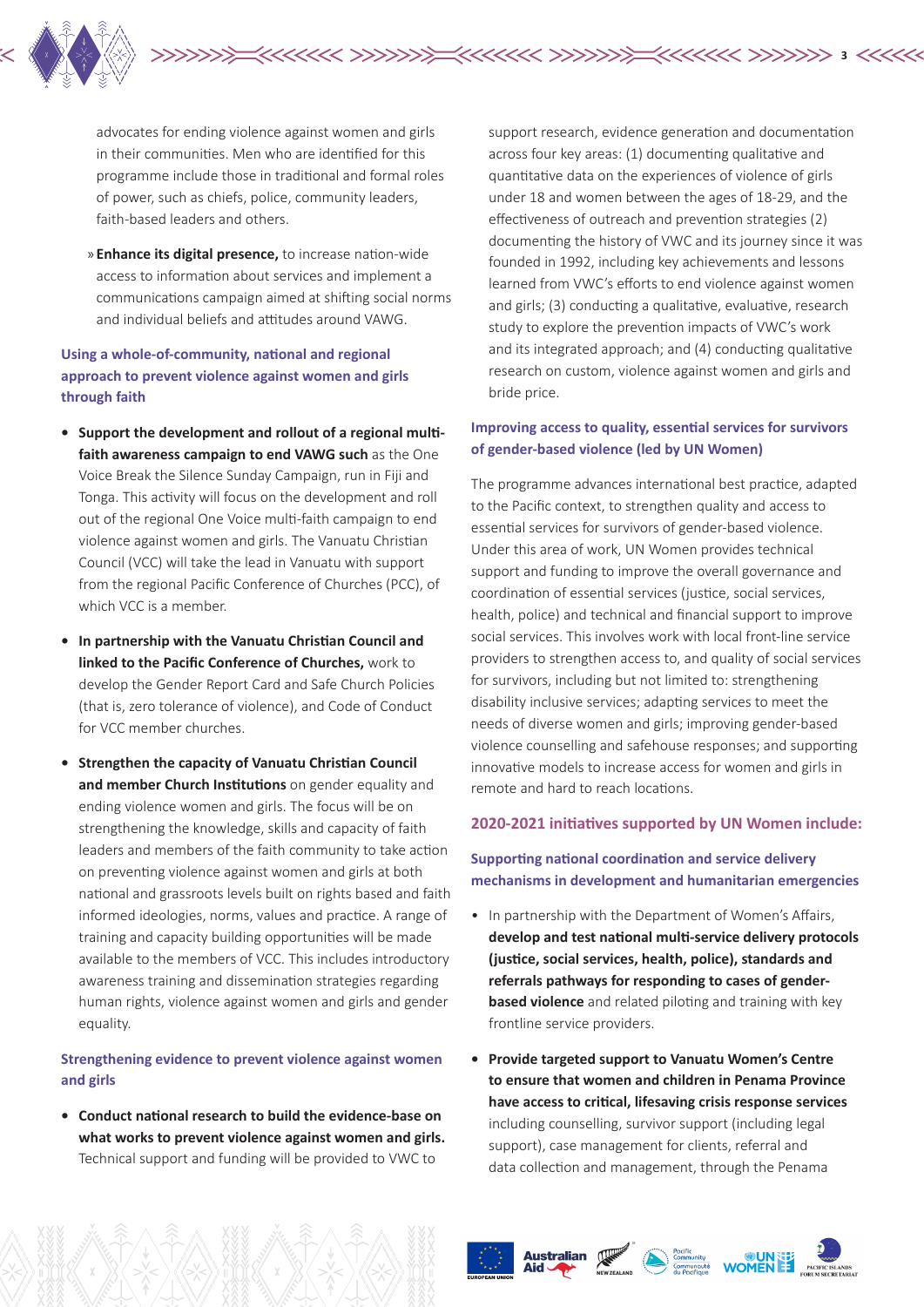

Counselling Centre and through support to the Committees Against Violence Against Women.

- **• Partnering with VWC,** through targeted funding and capacity strengthening, to increase national access to immediate needs and protection to ensure lifesaving access to safehouses, police and justice through urgent crisis support services.
- **3. Monitoring and reporting government commitments to gender equality and ending violence against women and girls (led by PIFS)**

**2020-21 initiatives targeting non-state actors supported by PIFS include:**

Vanuatu non-state actors (NSAs), including civil society organisations and women's groups, also benefit from Pacific Partnership through **strategic engagement, capacity development for monitoring the implementation of national**  **commitments on gender equality, and projects support through small grants.** The PIFS' NSA component of the Pacific Partnership programme works in close concert with the overall approaches supported by UN Women. In 2020, the NSA programme supported the **active engagement of CSOs**  like the Vanuatu Association of NGOs, the Vanuatu Council of Churches, as well as the **active engagement of women's CSOs** like the Vanuatu Women's Centre and the Vanuatu National Council of Women to engage in PIFS consultative mechanisms including the Annual Regional CSO Forum, 2020 Virtual Forum Economic Ministers' Meeting (FEMM), CROP Heads and NSA Executive Meetings. NSAs also participated in other activities including the Regional Non-State Actor Capacity Building Workshop, the development and validation of a **Policy Monitoring Toolkit on Ending Violence Against Women and Girls, strategic planning toward a Leaders and Mentors Initiative for 'Gender Equality Agents for Change'**  and providing technical input toward training modules for NSAs and governments on gender responsive budgeting.

**4**

#### **BACKGROUND**

Vanuatu has high and severe rates of violence against women and girls. According to the Vanuatu National Survey on Women's Lives and Family Relationships (VNS), conducted by the Vanuatu Women's Centre and the Vanuatu National Statistics Office , 60 percent of women who have ever been in a relationship have experienced either physical or sexual violence (or both) by a husband or intimate partner and more than two in three (68 percent) experienced emotional violence. In line with global data, women and girls in Vanuatu are more likely to have experienced violence at the hands of someone known to them (60 percent), than they are from a stranger<sup>ii</sup>, demonstrating the normalisation of violence and cultures of male privilege. The VNS along with other qualitative research, link violence against women and girls in the context of marriage and family to deeply engrained beliefs and attitudes that there are 'justifiable reasons' for husbands and partners to use physical violence to 'discipline and control' their wives, highlighting a high social acceptance of violence and associated barriers to leaving violent relationships.

Despite these entrenched attitudes there are high levels of social cohesion in Vanuatu, with much trust given to chiefs and church leaders, and an important support base within the community in favour of women's rights and non-violent approaches to resolving conflict in families. These factors put Vanuatu in a strong position to prevent and respond to all forms of violence against women and reinforcing the need for programming that focuses on gender equality, including challenging gender norms, stereotypes, attitudes and structures that condone or support violence, whilst enabling healthy relationships and ensuring access to quality services.<sup>iii</sup>

Vanuatu's Constitution guarantees women and men equal treatment under the law. Vanuatu has ratified the Convention on the Elimination of All Forms of Discrimination Against Women (CEDAW), the Convention on the Rights of People with Disabilities, the Convention on the Rights of the Child (CRC), and the CEDAW Optional Protocol. Commitments to gender equality have featured in Vanuatu Government plans over the years and several policies, strategies and initiatives have emerged that provide an enabling environment for eliminating violence against women.